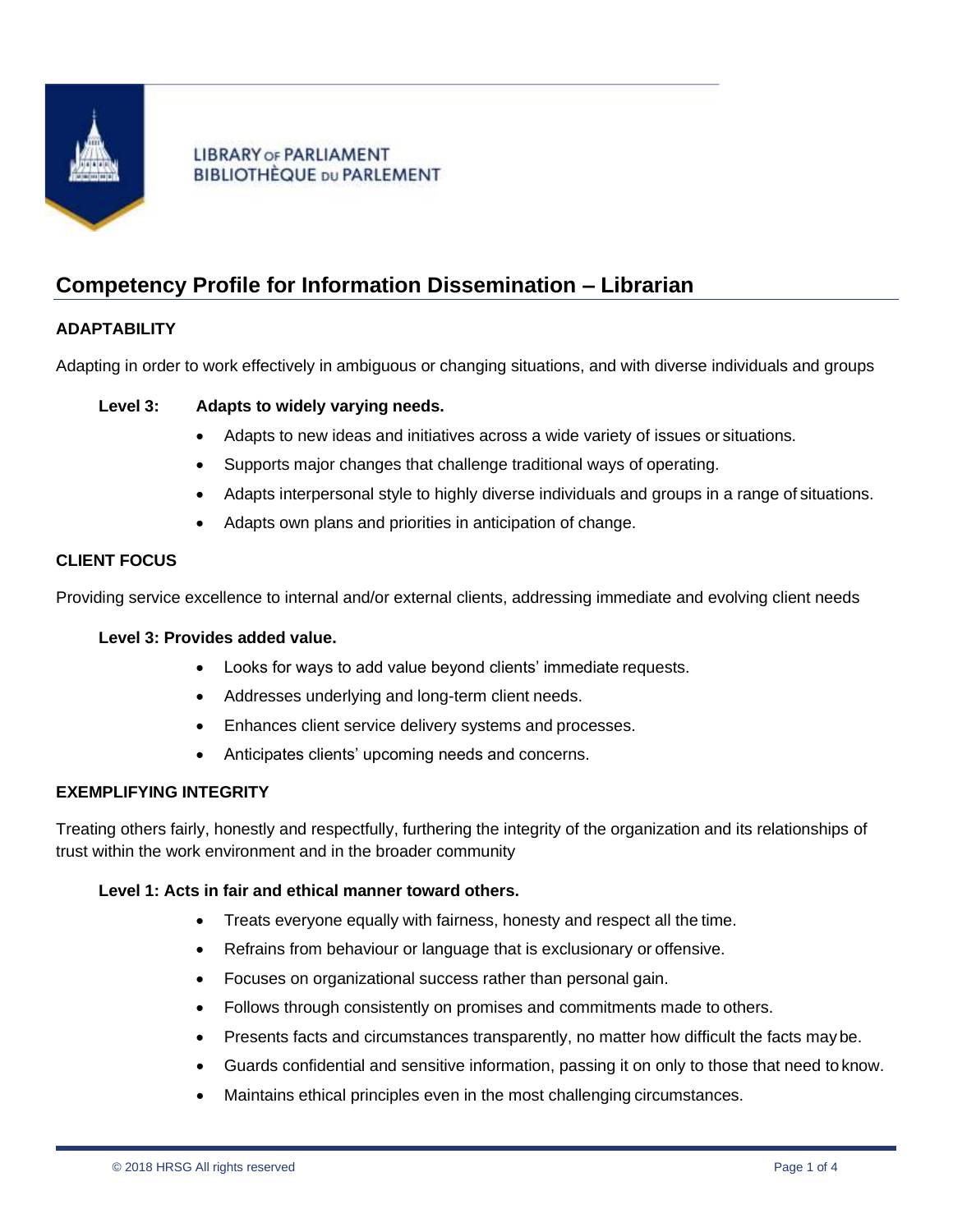# **ORGANIZATIONAL AWARENESS**

Understanding the workings, structure, culture and distribution of power within and beyond the organization and for Parliament as a whole, and applying this understanding to solve problems and achieve desired outcomes

# **Level 2: Understands and applies informal organizational structures and processes.**

- Identifies the unwritten, informal structures, culture, rules, power dynamics and decisionmaking processes.
- Builds an informal network of relationships to facilitate progress toward objectives.
- Positions arguments based on an understanding of informal communities of shared interest.
- Recognizes unspoken organizational constraints what is and is not possible at certain times or at certain levels.
- Applies both formal and informal channels or networks for acquiring information and assistance and for accomplishing work goals.

# **DATA / INFORMATION RETRIEVAL AND ANALYSIS**

Locating and retrieving data/information from a wide variety of sources and analyzing it to extract insights and meaning

## **Level 4: Demonstrates advanced knowledge and ability, and applies the competency in new or complex situations. Guides other professionals.**

- Performs complex and difficult data/information retrieval and analysis tasks.
- Synthesizes data from multiple sources.
- Interprets complex information to reach conclusions and/or identify significant trends or patterns, using data, logic, general background knowledge and contextual information.
- Probes with tact and diplomacy to clarify the nature and scope of vague requests for information needs.
- Assists others in discerning and comparing critical information.
- Interprets dense and complex texts that require the use of specialized knowledge and ability to focus over a long period of time.
- Uses a complex mix of data, information and knowledge in all formats.

# **QUALITY FOCUS**

Implementing procedures and standards to ensure high-quality results, and taking action to identify or manage quality issues, as appropriate

# **Level 3: Reviews and coaches others on quality standards.**

- Explains the organizational policies and procedures for quality assurance.
- Works at a level that consistently meets and models the quality standards set by the organization.
- Reviews the work of others to ensure that organizational quality standards are met.
- Advises management when quality issues and challenges are apparent.